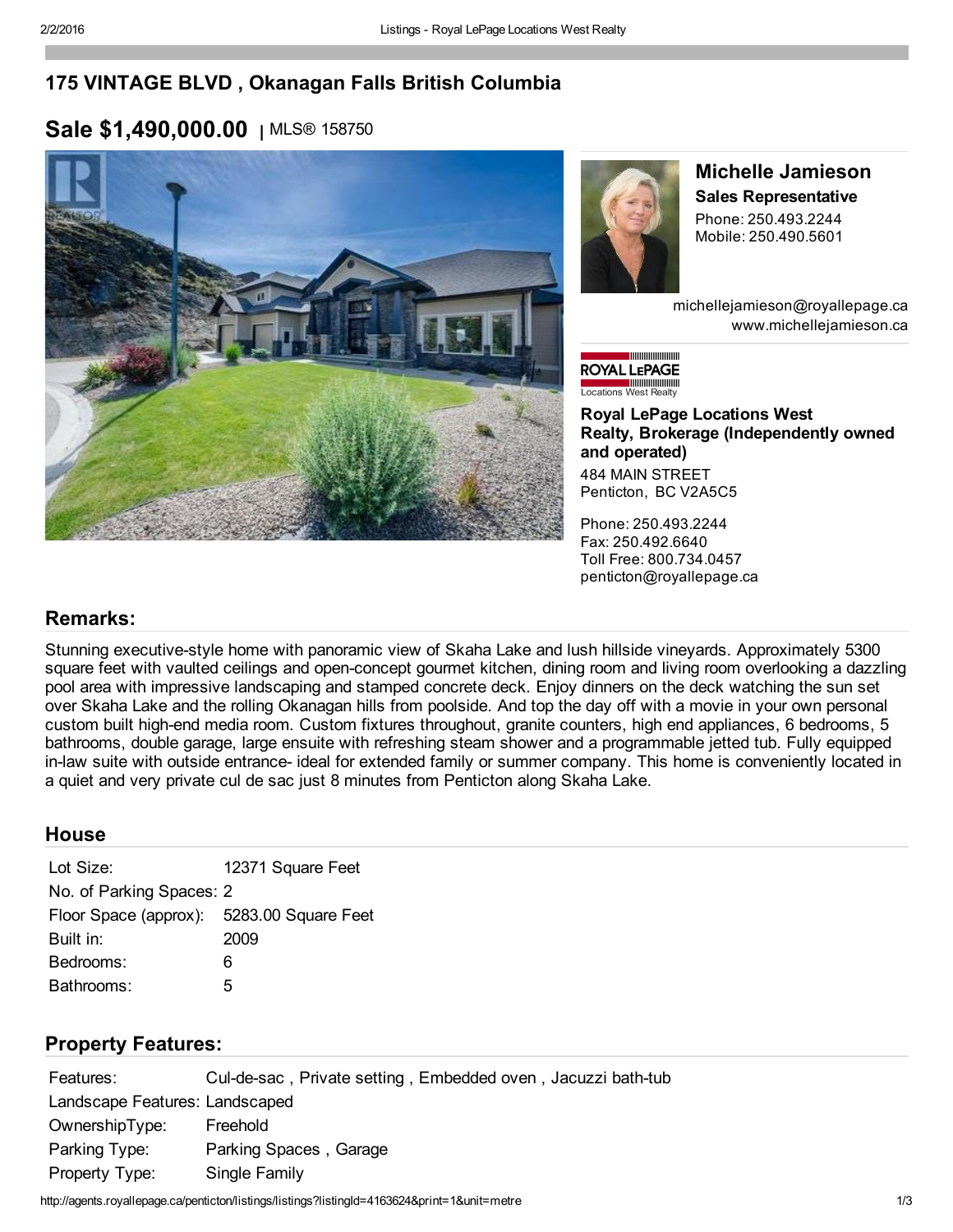| Sewer:     | Municipal sewage system  |  |
|------------|--------------------------|--|
| View Type: | Lake view, Mountain view |  |

# Building Features:

| Appliances:                    | Refrigerator, Dishwasher, Washer, Dryer, Microwave, Stove |  |
|--------------------------------|-----------------------------------------------------------|--|
| Basement Development: Finished |                                                           |  |
| <b>Basement Type:</b>          | Full                                                      |  |
| <b>Building Type:</b>          | House                                                     |  |
| <b>Construction Material:</b>  | Wood frame                                                |  |
| <b>Exterior Finish:</b>        | Stucco                                                    |  |
| Fireplace Fuel:                | Gas                                                       |  |
| Fireplace Type:                | Conventional                                              |  |
| Fixture:                       | Drapes/Window coverings                                   |  |
| Heating Fuel:                  | Natural gas                                               |  |
| Heating Type:                  | Forced air                                                |  |
| Roof Material:                 | Asphalt shingle                                           |  |
| Roof Style:                    | Unknown                                                   |  |

## Rooms

| Living                 | Main Level: 6.40 m x 5.49 m 6.40 m x 5.49 m    |
|------------------------|------------------------------------------------|
| Living                 | Level: 3.86 m x 4.57 m 3.86 m x 4.57 m         |
| Dining                 | Main Level: 3.96 m x 4.57 m 3.96 m x 4.57 m    |
| Kitchen                | Main Level: 5.79 m x 2.90 m 5.79 m x 2.90 m    |
| Kitchen                | Level: 2.59 m x 2.34 m 2.59 m x 2.34 m         |
| Master Bedroom         | Level: 4.57 m x 5.49 m 4.57 m x 5.49 m         |
| <b>Bedroom</b>         | Main Level: 3.66 m x 3.81 m 3.66 m x 3.81 m    |
| <b>Bedroom</b>         | Level: 2.95 m x 3.12 m 2.95 m x 3.12 m         |
| <b>Bedroom</b>         | Level: 3.66 m x 3.05 m 3.66 m x 3.05 m         |
| Bedroom                | Main Level: 3.25 m x 3.81 m 3.25 m x 3.81 m    |
| <b>Bedroom</b>         | Level: 4.27 m x 3.05 m 4.27 m x 3.05 m         |
| Other                  | Level: 5.49 m x 4.57 m 5.49 m x 4.57 m         |
| <b>Recreation Room</b> | Level: $3.66$ m x $3.05$ m $3.66$ m x $3.05$ m |
| Storage                | Level: 2.54 m x 4.37 m 2.54 m x 4.37 m         |
| Laundry                | Level: 3.35 m x 1.42 m 3.35 m x 1.42 m         |
| Bathroom               | Main Level:                                    |
| <b>Bathroom</b>        | Level:                                         |
| <b>Bathroom</b>        | Main Level:                                    |
| <b>Bathroom</b>        | Level:                                         |
| <b>Bathroom</b>        | Level:                                         |
|                        |                                                |